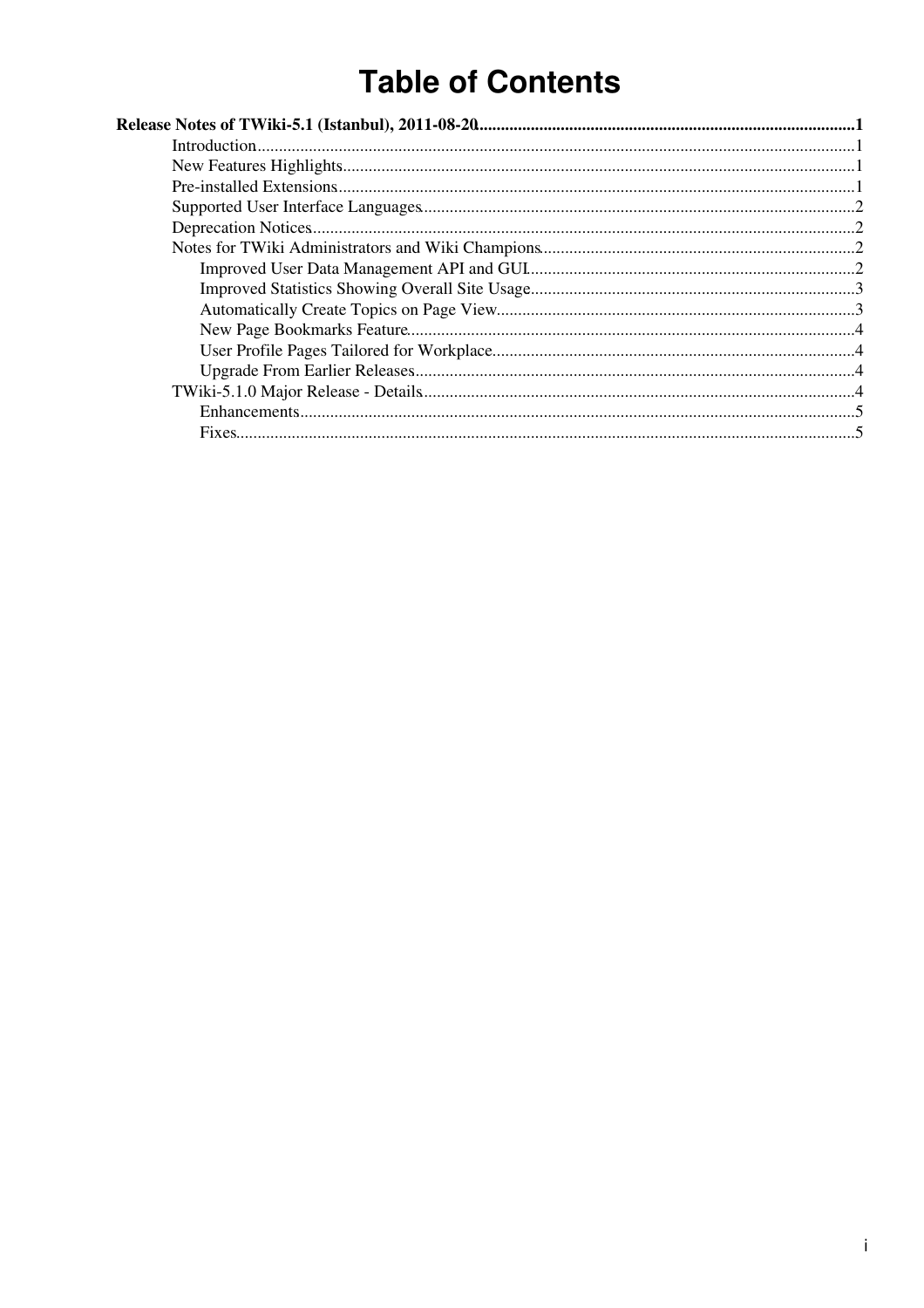# <span id="page-1-0"></span>**Release Notes of TWiki-5.1 (Istanbul), 2011-08-20**

## <span id="page-1-1"></span>**Introduction**

TWiki is an enterprise collaboration platform and application platform. TWiki has been downloaded over half a million times and is used by many leading Fortune 500 businesses and government agencies as an intranet, extranet or a public internet website.

TWiki Release 5.1 is a minor release that brings many usability enhancements (such as point and click user data management, more visual user profile pages with picture selector, and a backup feature that helps upgrade TWiki sites) and strengthens TWiki as an application platform (such as a new macro language with parameterized variables).

## <span id="page-1-2"></span>**New Features Highlights**

- **Usability Enhancements**
	- ♦ API and GUI for point and click user data management
	- ♦ Support disabled users in password manager
	- ♦ More visual user profile pages with in-place editing of form fields and picture selector
	- ♦ In-place editing of TWiki group settings using PreferencesPlugin
	- ♦ Point and click bookmarks for better usability
	- Improved statistics showing overall site usage over time, such as total number of webs, ♦ topics, users, etc
- **TWiki Application Platform Enhancements**
	- ♦ Macro language with parameterized variables
	- ♦ Ability to auto-create page on view if it does not exist
	- ♦ Relative heading levels for INCLUDE
	- ♦ Relative heading levels for SEARCH
- **Security Enhancements**
	- ♦ Set a flag to force password change on next login
	- ♦ S/Mime support for notification e-mails
- **Plugin Enhancements**
	- ♦ New [BackupRestorePlugin](https://wiki-igi.cnaf.infn.it/twiki/bin/view/TWiki/BackupRestorePlugin) to easily backup, restore and upgrade TWiki installations
	- ♦ New [SetGetPlugin](https://wiki-igi.cnaf.infn.it/twiki/bin/view/TWiki/SetGetPlugin) that can store variables persistently
	- ♦ New [ColorPickerPlugin](https://wiki-igi.cnaf.infn.it/twiki/bin/view/TWiki/ColorPickerPlugin) to pick a color in form fields
	- ♦ [SpreadSheetPlugin:](https://wiki-igi.cnaf.infn.it/twiki/bin/view/TWiki/SpreadSheetPlugin) New functions BITXOR(), HEXDECODE(), HEXDECODE(), XOR()

See the full list of new features and bug fixes further below.

## <span id="page-1-3"></span>**Pre-installed Extensions**

TWiki-5.1 ships with:

- **Plugins:** [BackupRestorePlugin](https://wiki-igi.cnaf.infn.it/twiki/bin/view/TWiki/BackupRestorePlugin), [ColorPickerPlugin,](https://wiki-igi.cnaf.infn.it/twiki/bin/view/TWiki/ColorPickerPlugin) [CommentPlugin](https://wiki-igi.cnaf.infn.it/twiki/bin/view/TWiki/CommentPlugin), [EditTablePlugin,](https://wiki-igi.cnaf.infn.it/twiki/bin/view/TWiki/EditTablePlugin) [EmptyPlugin](https://wiki-igi.cnaf.infn.it/twiki/bin/view/TWiki/EmptyPlugin), [HeadlinesPlugin,](https://wiki-igi.cnaf.infn.it/twiki/bin/view/TWiki/HeadlinesPlugin) [InterwikiPlugin](https://wiki-igi.cnaf.infn.it/twiki/bin/view/TWiki/InterwikiPlugin), [JQueryPlugin](https://wiki-igi.cnaf.infn.it/twiki/bin/view/TWiki/JQueryPlugin), [PreferencesPlugin,](https://wiki-igi.cnaf.infn.it/twiki/bin/view/TWiki/PreferencesPlugin) [RenderListPlugin,](https://wiki-igi.cnaf.infn.it/twiki/bin/view/TWiki/RenderListPlugin) [SetGetPlugin](https://wiki-igi.cnaf.infn.it/twiki/bin/view/TWiki/SetGetPlugin), [SlideShowPlugin](https://wiki-igi.cnaf.infn.it/twiki/bin/view/TWiki/SlideShowPlugin), [SmiliesPlugin,](https://wiki-igi.cnaf.infn.it/twiki/bin/view/TWiki/SmiliesPlugin) [SpreadSheetPlugin,](https://wiki-igi.cnaf.infn.it/twiki/bin/view/TWiki/SpreadSheetPlugin) [TablePlugin](https://wiki-igi.cnaf.infn.it/twiki/bin/view/TWiki/TablePlugin), [TagMePlugin](https://wiki-igi.cnaf.infn.it/twiki/bin/view/TWiki/TagMePlugin), [TinyMCEPlugin,](https://wiki-igi.cnaf.infn.it/twiki/bin/view/TWiki/TinyMCEPlugin) [TWikiNetSkinPlugin,](https://wiki-igi.cnaf.infn.it/twiki/bin/view/TWiki/TWikiNetSkinPlugin) [TwistyPlugin](https://wiki-igi.cnaf.infn.it/twiki/bin/view/TWiki/TwistyPlugin), [WysiwygPlugin](https://wiki-igi.cnaf.infn.it/twiki/bin/view/TWiki/WysiwygPlugin)
- **Contribs:** [BehaviourContrib](https://wiki-igi.cnaf.infn.it/twiki/bin/view/TWiki/BehaviourContrib), [JSCalendarContrib,](https://wiki-igi.cnaf.infn.it/twiki/bin/view/TWiki/JSCalendarContrib) [MailerContrib](https://wiki-igi.cnaf.infn.it/twiki/bin/view/TWiki/MailerContrib), [TipsContrib,](https://wiki-igi.cnaf.infn.it/twiki/bin/view/TWiki/TipsContrib) [TWikiUserMappingContrib,](https://wiki-igi.cnaf.infn.it/twiki/bin/view/TWiki/TWikiUserMappingContrib) [TwistyContrib](https://wiki-igi.cnaf.infn.it/twiki/bin/view/TWiki/TwistyContrib)
- **Skins:** [ClassicSkin](https://wiki-igi.cnaf.infn.it/twiki/bin/view/TWiki/ClassicSkin), [PatternSkin,](https://wiki-igi.cnaf.infn.it/twiki/bin/view/TWiki/PatternSkin) [PlainSkin](https://wiki-igi.cnaf.infn.it/twiki/bin/view/TWiki/PlainSkin), [PrintSkin](https://wiki-igi.cnaf.infn.it/twiki/bin/view/TWiki/PrintSkin), [TopMenuSkin](https://wiki-igi.cnaf.infn.it/twiki/bin/view/TWiki/TopMenuSkin), [TWikiNetSkin,](https://wiki-igi.cnaf.infn.it/twiki/bin/view/TWiki/TWikiNetSkin)

*Note:* [BackupRestorePlugin,](https://wiki-igi.cnaf.infn.it/twiki/bin/view/TWiki/BackupRestorePlugin) [ColorPickerPlugin](https://wiki-igi.cnaf.infn.it/twiki/bin/view/TWiki/ColorPickerPlugin), [SetGetPlugin](https://wiki-igi.cnaf.infn.it/twiki/bin/view/TWiki/SetGetPlugin) are new in TWiki-5.1.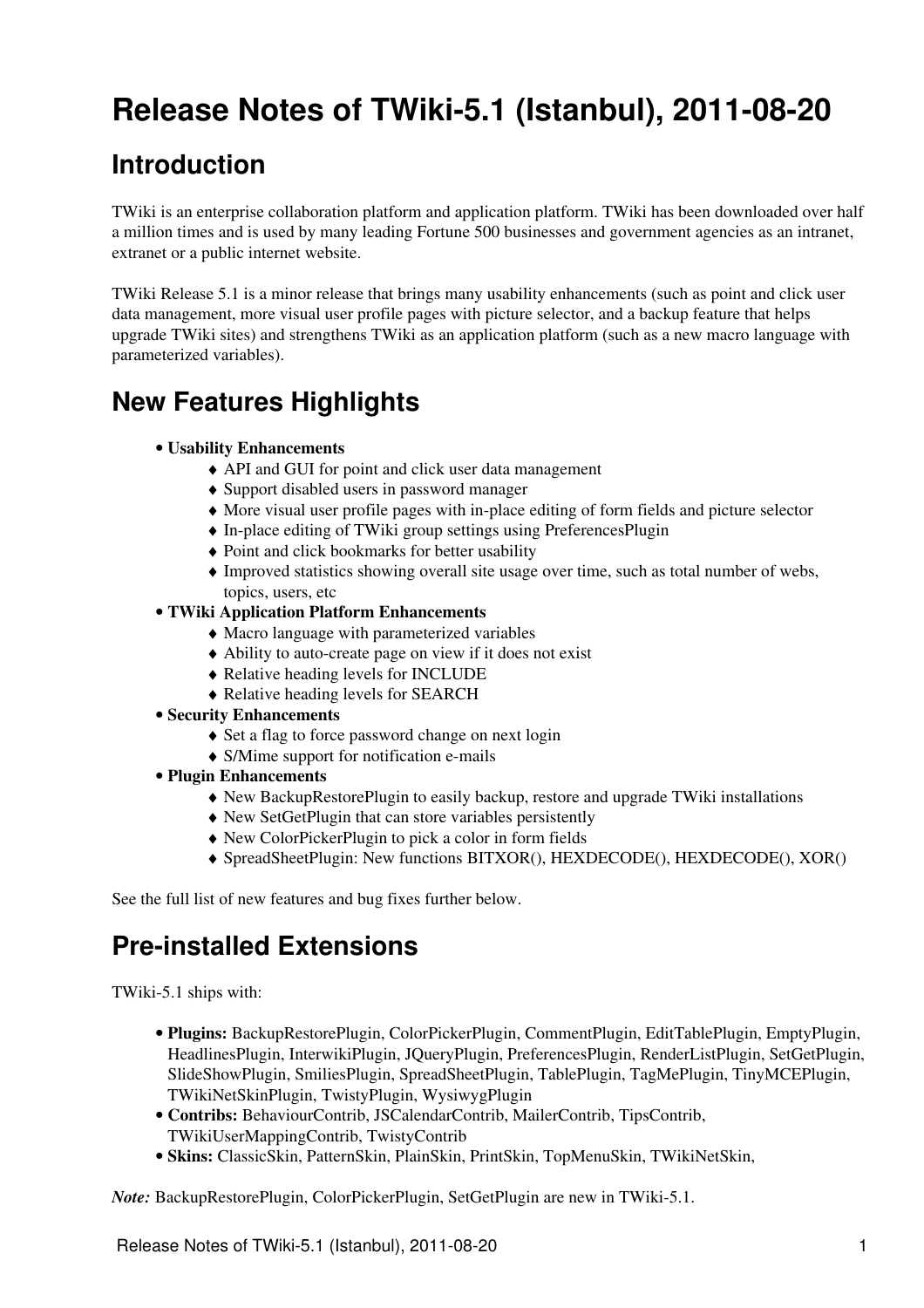## <span id="page-2-0"></span>**Supported User Interface Languages**

The user interface of this TWiki version is localized to 19 languages:

English (default), Bulgarian (bg), Chinese simplified (zh-cn), Chinese traditional (zh-tw), Czechoslovakian (cs), Danish (da), Dutch (nl), German (de), Finnish (fi), French (fr), Italian (it), Japanese (ja), Korean (ko), Polish (pl), Portuguese (pt), Russian (ru), Slovakian (sv), Spanish (es), Ukrainian (uk).

*Note:* TWiki needs to be configured properly to display user interface languages other than the default English language. Details in [TWiki:TWiki.InstallationWithI18N](http://twiki.org/cgi-bin/view/TWiki/InstallationWithI18N) and [TWiki:TWiki.InternationalizationSupplement](http://twiki.org/cgi-bin/view/TWiki/InternationalizationSupplement) .

### <span id="page-2-1"></span>**Deprecation Notices**

- From TWiki 5.0 on, the [ClassicSkin](https://wiki-igi.cnaf.infn.it/twiki/bin/view/TWiki/ClassicSkin) is deprecated and will be removed in a future release.
- From TWiki 4.2 on, the %MAINWEB% and %TWIKIWEB% variables have been deprecated. For compatibility reasons they are unlikely to ever be removed completely, but you should use the %USERSWEB% and %SYSTEMWEB% variables instead.
- From TWiki 4.2 on, functions TWiki::Func::getOopsUrl and TWiki::Func::permissionsSet have been declared deprecated. There is no plan to remove them yet.
- From TWiki 4.0 on, the syntax "\* Set DENYTOPICVIEW = " (nothing) in a topic means deny noone. Even if ALLOWTOPICVIEW is set to people or group setting DENYTOPICCHANGE to nothing means allow anyone. You have to remove the DENYTOPICVIEW or comment it out to have the ALLOWTOPICVIEW working. The reason for this behavior is that it enables limiting access to an entire web by setting a blank DENYTOPICVIEW setting. Same rule applies for DENYTOPICCHANGE and DENYTOPICRENAME. The rule does not apply for access rights defined for webs. Ie. "\*Set DENYWEBCHANGE = " does not allow anyone to edit topics in the web. There has been strong oppinions against the syntax "\* Set DENYTOPICXXXX = " meaning giving all access. So please be warned that we will change the syntax to a more transparent and logical syntax in future but we will ensure that it is still possible to secure a web and open up individual topics in future also.

### <span id="page-2-2"></span>**Notes for TWiki Administrators and Wiki Champions**

#### <span id="page-2-3"></span>**Improved User Data Management API and GUI**

TWiki-5.1 introduces a new API and GUI to manage user data. It enhances the user mapping and password managers TWiki already has with point and click user management.

Password managers can declare their own data (fields with name, value, type, note) so that TWiki's user manager can show queries and forms to display and manipulate user data in a transparent way. It is a data driven design that can be extended easily.

There are two new topics for TWiki administrators:

- [QueryUsers](https://wiki-igi.cnaf.infn.it/twiki/bin/view/TWiki/QueryUsers) find a user to manage
- [EditUserAccount](https://wiki-igi.cnaf.infn.it/twiki/bin/view/TWiki/EditUserAccount) see and change the account data of a user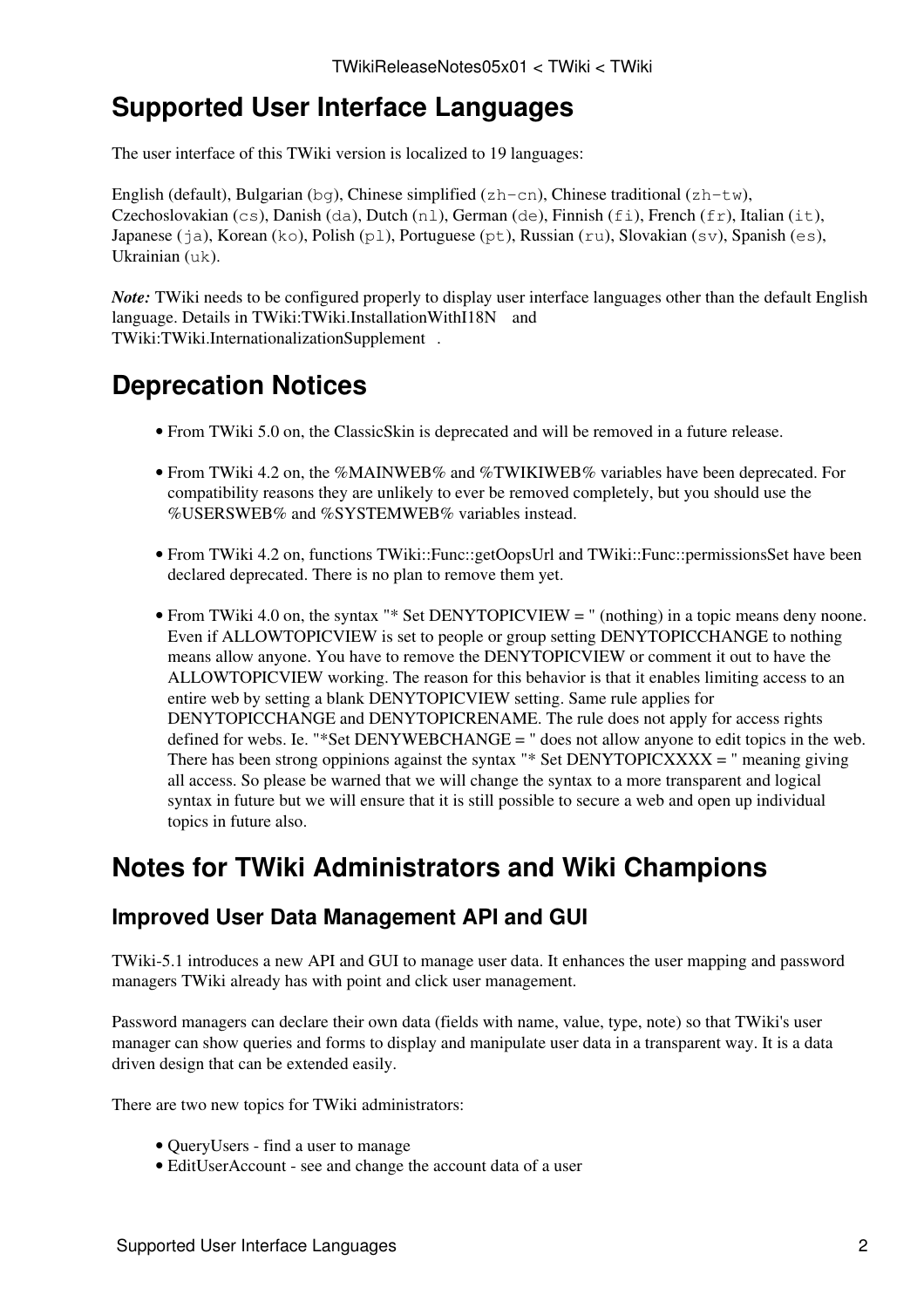#### TWikiReleaseNotes05x01 < TWiki < TWiki

At this time, TWiki::Users::HtPasswdUser, TWiki::Users::TWikiUserMapping and TWiki::Users::BaseUserMapping support the new user data management API. Other user mapping and password managers will follow. The implementation details are described at [TWiki:Codev.UserDataManagementApiAndGUI](http://twiki.org/cgi-bin/view/Codev/UserDataManagementApiAndGUI) - developers are encouraged to use the new API.

### <span id="page-3-0"></span>**Improved Statistics Showing Overall Site Usage**

TWiki used to generate just web statistics in each web. TWiki now generates also overall site usage statistics shown in [Main.SiteStatistics](https://wiki-igi.cnaf.infn.it/twiki/bin/view/Main/SiteStatistics) (do not create that page, it is created automatically based on [SiteStatisticsTemplate](https://wiki-igi.cnaf.infn.it/twiki/bin/view/TWiki/SiteStatisticsTemplate)). [TWikiSiteTools#WebStatistics](https://wiki-igi.cnaf.infn.it/twiki/bin/view/TWiki/TWikiSiteTools#WebStatistics) explains how to enable automatic updates of the statistics pages.

For each month, the following items are recorded using system data and TWiki log data across all webs: Total number of webs, number of webs viewed, number of webs updated, total number of topics, number of topics viewed, number of topics updated, number of attachments, number of topic views, number of topic updates, number of files uploads, data size, pub size, disk use, number of users, number of groups, number of plugins installed compared to number of plugins available, and 10 top contributors.

The statistics script contacts twiki.org to query the number of plugins available for the currently installed TWiki version via an http GET. It also sends anonymized site usage statistics to twiki.org via query string. Example http request:

```
/cgi-bin/pluginstats?statSite=978B8B8FC5D0D0888888D18B97909A9186D1908D98;statDa
```

```
statWebs=20;statWebsViewed=15;statWebsUpdated=6;statTopics=1501;statTopicsViewe
```

```
statTopicsUpdated=137;statAttachments=724;statViews=578;statSaves=223;statUploa
```

```
statDataSize=46.4;statPubSize=238.4;statDiskUse=93%25;statUsers=31;statGroups=7
```

```
 statVersion=TWiki-5.1.0;
Example response:
```

```
 plugins: 196
```
The statistics script will not contact twiki.org if a {Stats}{DontContactTWikiOrg} configure setting is set.

#### <span id="page-3-1"></span>**Automatically Create Topics on Page View**

A new feature has been introduced to automatically create a non-existing topic on page view. With this it is possible to link to a topic, and in case it does not exist, have the topic created based on a specific template when clicking on the link.

Use-case example: The new user bookmarks feature has a pulldown menu link to bookmark the current page. That link points to the <wikiname>Bookmarks page, which has a form pre-filled with the page and name of the to-be-bookmarked page. In case the user bookmarks page does not exist it is created first before showing the topic with the pre-filled form.

Details in [TWikiScripts#view](https://wiki-igi.cnaf.infn.it/twiki/bin/view/TWiki/TWikiScripts#view).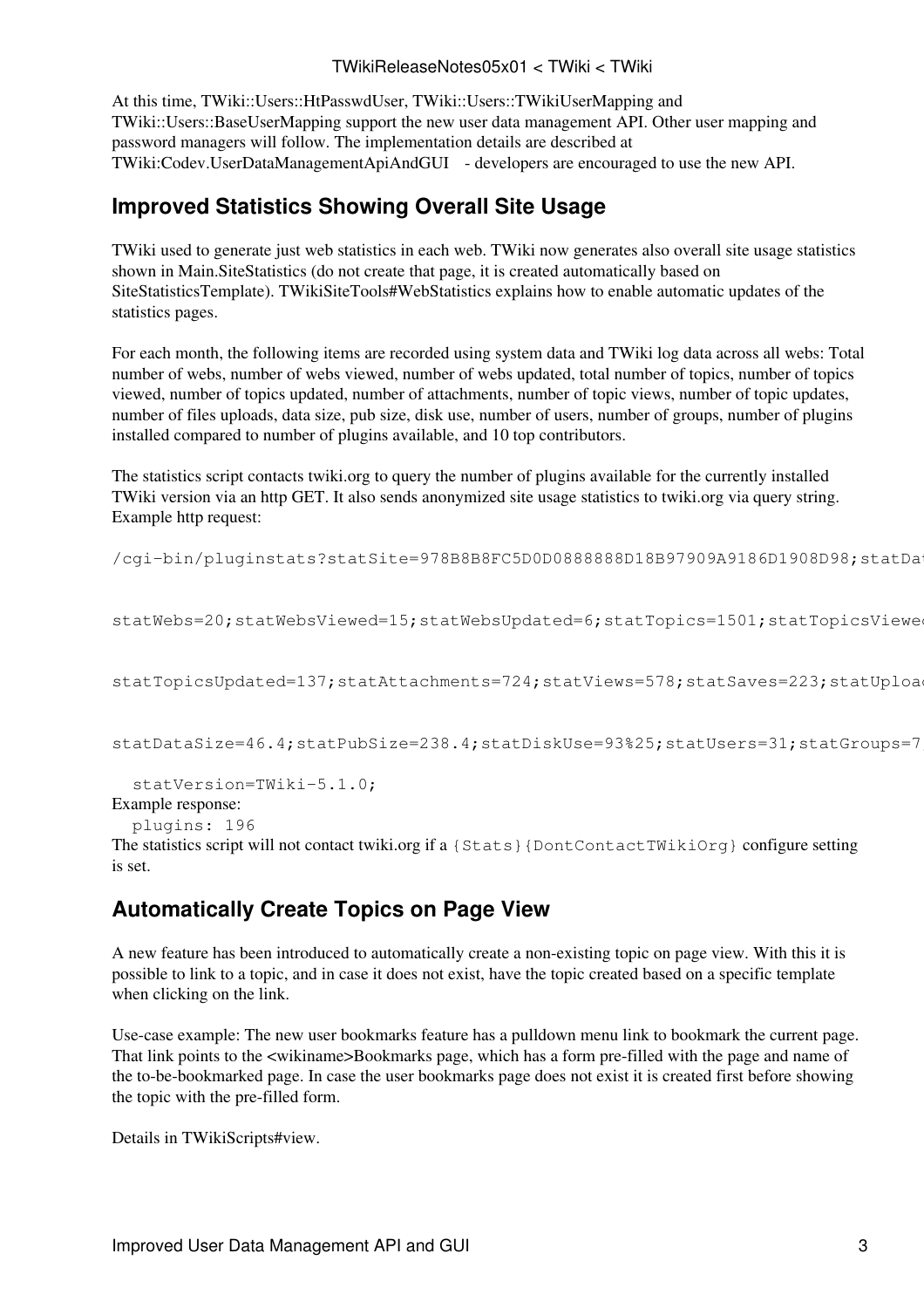### <span id="page-4-0"></span>**New Page Bookmarks Feature**

A new bookmark feature has been introduced that replaces the personal left-bar links. Bookmarking a page is now a simple point and click operation: In the Account pulldown menu, select "Bookmark this page...". Existing bookmarks can be managed with an edit table in Main.<wikiname>Bookmarks topic, accessible via the "----- Bookmarks -----" pulldown menu of the Account pulldown.

The personal left-bar topics such as JohnSmithLeftBar are no longer used. Ask users to select the "----- Bookmarks -----" pulldown menu of the Account pulldown to initially create the bookmarks topic, then to either bookmark pages, or to manually copy & paste old left-bar links to the bookmarks topic.

### <span id="page-4-1"></span>**User Profile Pages Tailored for Workplace**

Previous user profile pages had a bare bone look and the form fields were more tailored for public TWiki sites. TWiki-5.1 brings a more visual/modern page layout with profile picture selector, as well as default form fields tailored for the workplace.

Changes to the [TWiki.UserForm](https://wiki-igi.cnaf.infn.it/twiki/bin/view/TWiki/UserForm):

#### *Renamed:*

- FirstName to First Name (no change in %META:FIELD name)
- LastName to Last Name (no change in %META:FIELD name)
- OrganisationName to Organization
- OrganisationURL to URL
- Profession to Titles
- VoIP to Skype ID
- State to Region

#### *Removed:*

- Address
- InstantMessaging (IM)
- HomePage
- Comment

#### *Added:*

```
• Department
```
• Status Update

When upgrading user profile pages pay attention to the renamed and removed fields.

### <span id="page-4-2"></span>**Upgrade From Earlier Releases**

Follow the [TWikiUpgradeGuide](https://wiki-igi.cnaf.infn.it/twiki/bin/view/TWiki/TWikiUpgradeGuide) to install TWiki and migrate data from your existing TWiki.

Watch [TWiki:Plugins.BackupRestorePlugin](http://twiki.org/cgi-bin/view/Plugins/BackupRestorePlugin) for an updated version. Once the web-based restore feature is implemented it will be easy to backup an old TWiki and restore content on a new TWiki.

### <span id="page-4-3"></span>**TWiki-5.1.0 Major Release - Details**

TWiki-5.1.0 was built from SVN <http://svn.twiki.org/svn/twiki/trunk>revision r22128 (2011-08-20)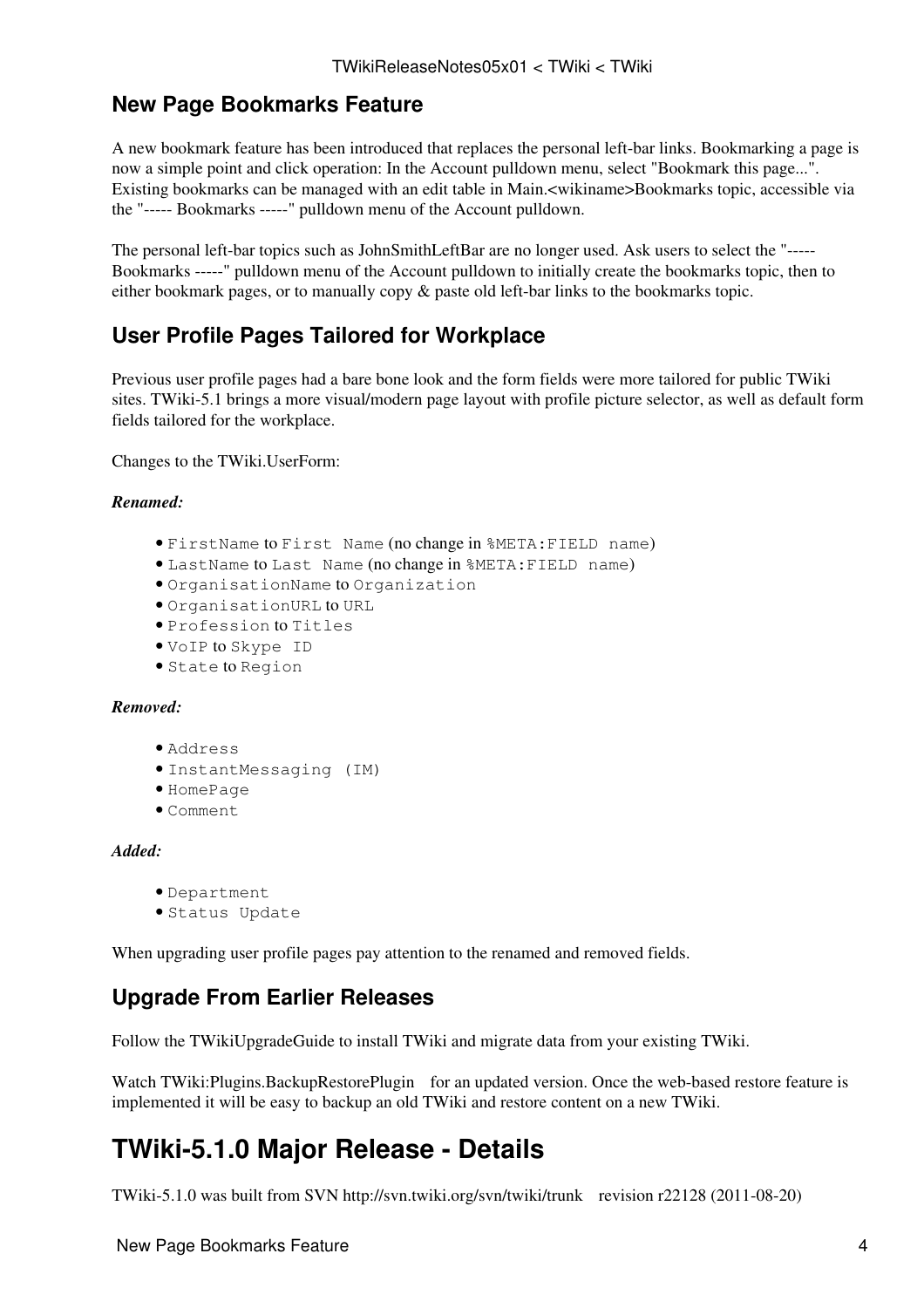### <span id="page-5-0"></span>**Enhancements**

| TWikibug: Item 6511  | New PARENTTOPIC variable                                                                   |
|----------------------|--------------------------------------------------------------------------------------------|
| TWikibug: Item 6512  | Adjust the search order for WebTopicEditTemplate to also include the USERSWEB              |
| TWikibug: Item 6515  | Relative Heading Levels for INCLUDE                                                        |
| TWikibug: Item 6516  | Hide TOC flag in INCLUDE                                                                   |
| TWikibug: Item 6528  | Set the Flag to Change Password in next Login                                              |
| TWikibug: Item6560   | Relative Heading Levels for SEARCH                                                         |
| TWikibug: Item 6586  | User Data Management API and GUI                                                           |
| TWikibug: Item 6587  | Support Disabled Users in Password Manager                                                 |
| TWikibug: Item6598   | <b>Feature: Parameterized Variables</b>                                                    |
| TWikibug: Item6599   | Add format parameter to var URLPARAM                                                       |
| TWikibug: Item6615   | Build: Add ColorPickerPlugin to Core TWiki Distribution                                    |
| TWikibug: Item6620   | Add encode parameter to FORMFIELD                                                          |
| TWikibug: Item6639   | Add writeLog() to TWiki::Func                                                              |
| TWikibug: Item6640   | Add isValidWebName() and isValidTopicName() to TWiki::Func                                 |
| TWikibug: Item6656   | Add meta data to attachment save handler                                                   |
| TWikibug: Item6670   | SetGetPlugin: Make variables persistent across topic invocations                           |
| TWikibug: Item6671   | Build: Add SetGetPlugin to Core TWiki Distribution                                         |
| TWikibug: Item6672   | New HIDE variable                                                                          |
| TWikibug: Item6680   | Add counter to session variables                                                           |
| TWikibug: Item6684   | Include parameters with default feature                                                    |
| TWikibug: Item6690   | SpreadSheetPlugin: New functions BITXOR(), HEXDECODE(), HEXDECODE(),<br>XOR()              |
| TWikibug: Item6712   | User interface translation for TWiki-5.1.0                                                 |
| TWikibug: Item6724   | Feature Proposal: Pass text and meta data to registerTagHandler callback                   |
| TWikibug: Item6731   | InterwikiPlugin: Allow quotes in page pattern, and URL-encode quoted page patterns         |
| TWikibug: Item6733   | TWikiUserMappingContrib: More Visual User Profile Pages                                    |
| TWikibug: Item6747   | Set form field on file upload (for better usability of profile picture upload)             |
| TWikibug: Item6748   | TWikiUserMappingContrib: Usability: Use PreferencesPlugin to edit TWiki group<br>settings  |
| TWikibug: Item6749   | S/Mime support for notification e-mails                                                    |
| TWikibug: Item6750   | Encode also space in encode="html" to preserve TML in HTML input fields                    |
| TWikibug:Item6759    | PatternSkin: User Bookmarks for better usability                                           |
| TWikibug: Item6762   | Usability: Auto-create page on view if it does not exist                                   |
| TWikibug: Item 6768  | TagMePlugin: Allow login name or WikiName for queries                                      |
| TWikibug: Item6769   | Build: Add BackupRestorePlugin to core TWiki distribution                                  |
| TWikibug: Item6777   | PreferencesPlugin: Scroll to preferences section on edit                                   |
| TWikibug: Item6778   | TWikiUserMappingContrib: Usability: Use PreferencesPlugin to edit user profile<br>settings |
| TWikibug: Item6780   | TopMenuSkin: Usability: Link to UserList topic instead of TWikiUsers                       |
| TWikibug: Item6781   | configure: Configure Support for Task Framework                                            |
| TWikibug: Item6782   | TWikiUserMappingContrib: Usability: Add search filter to UserList                          |
| T <sub>of</sub> 1.28 |                                                                                            |

Total: 38

#### <span id="page-5-1"></span>**Fixes**

| TWikibug:Item6209 WebTopicCreator: underscores in topic name with WebTopicCreator are not possible |
|----------------------------------------------------------------------------------------------------|
| TWikibug:Item6496 TWiki 5 configuration page wrongly complains "This version of Perl is likely to  |
| exhibit extremely slow performance for certain critical operations."                               |